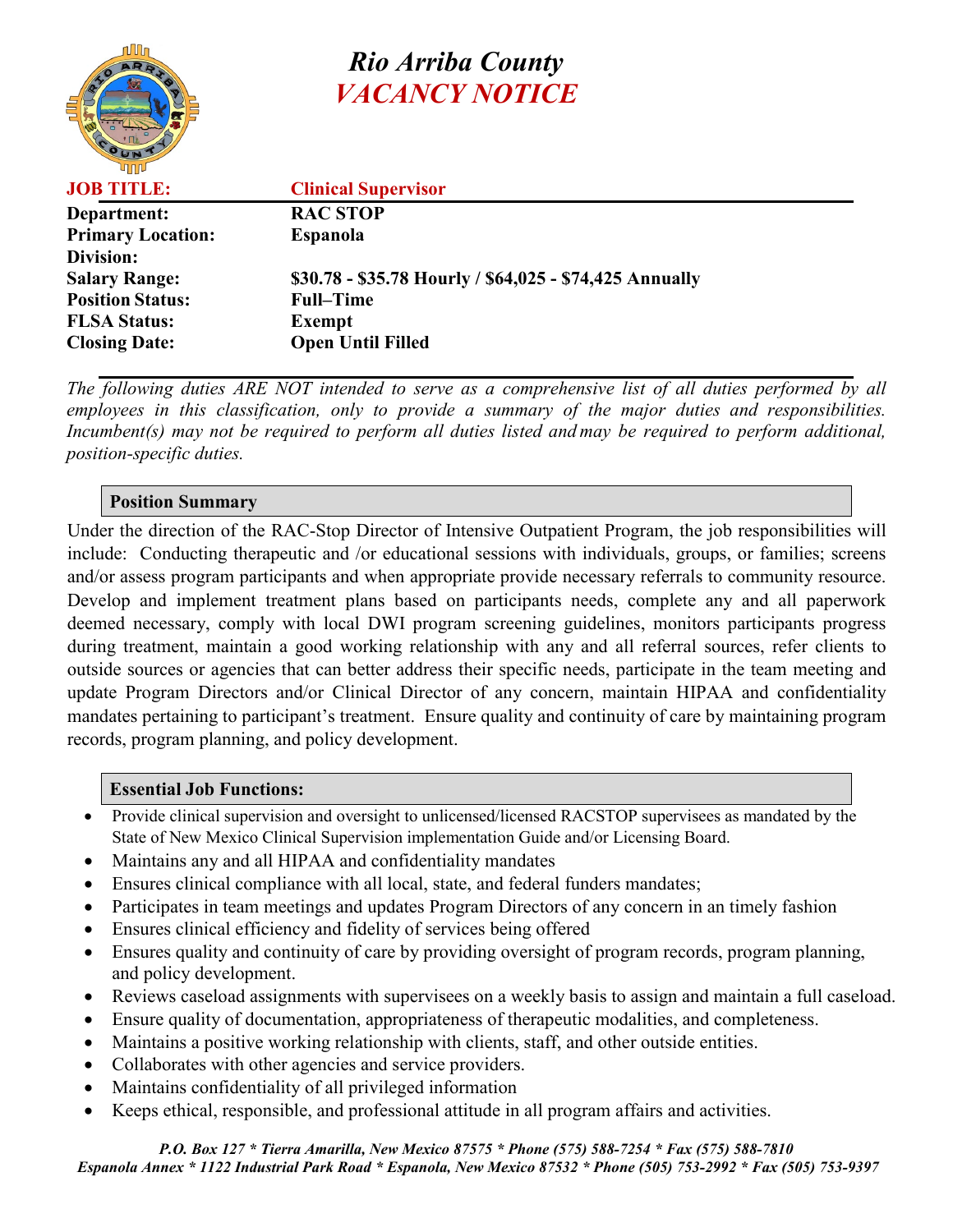- Advocates to coordinate required services or to resolve emergency problems in crisis situations.
- Learns about new developments in their field by reading professional literature, attending courses and seminars, and establishing and maintain contact with other social services agencies.
- Utilizes therapeutic practices that are determined to be most effective in the treatment of alcohol and substance use disorders.

#### **Knowledge / Skills:**

- Ability to understand and communicate with multi-cultural communities; Ability to communicate effectively, both orally and in writing.
- Ability in dealing with passive-aggressive individuals and individuals in denial about their addictions and negative/hostile behaviors that may surface and the ability to handle those immediate situations.
- Determines the criteria for admission into the program and also be responsible for referring individuals back to conventional jail if recommended by counseling staff due to non-compliance with rules and regulations;
- Ability to perform the essential duties as stated above.
- Must be experienced in grant and proposal writing budget process;
- Must have skills in forming working relationships with a wide variety of community members, organizations, and agencies communicating effective both verbally and in writing, using word processing software.
- Working with a broad range of ages, and developing, organizing, and implementing programs and policies.
- Attend all DWI Council meetings as scheduled

## **Minimum Qualifications**

- Clinical Supervisor must be approved by their respective professional licensing board as having met board requirements for providing clinical supervision-licensures may include: LPCC, LCSW, PhD, (Masters in Social Work, Counseling or Psychology), Degree(s) in social work or related field.
- Must have a minimum of (5) years' experience in the field of alcoholism and substance abuse treatment substance abuse treatment;
- Three years of prior management/supervisory experience;
- Ability to pass criminal/background clearance and credentialing review;
- Shall be able to maintain a valid New Mexico driver's license or obtain one within one (1) month of hire.

### **Work Environment/Conditions:**

- Indoor temperature is controlled to maintain a comfortable work environment year-round. Workers are exposed to natural temperature and weather conditions when performing duties outdoors.
- Work is largely conducted on an even, dry surface. The surface may be carpet or tile floor.
- Employee primarily works alone with or without explicit directions from supervisor. The employee may work with a small group of other individuals at times.
- Materials handled include a wide variety of paperwork, including incoming and outgoing correspondence, reports pertaining to county matters and miscellaneous files and records.
- Employee will be required to take some job-related courses.
- The incumbent will perform his/her work in an office setting and will travel throughout the Rio Arriba, Santa Fe and Bernalillo Counties.

## **Conditions of Employment:**

Selected candidate must submit to and pass a County paid pre-employment drug and alcohol screening. Additionally, selected candidate must submit to and pass a county paid criminal background screening.

*P.O. Box 127 \* Tierra Amarilla, New Mexico 87575 \* Phone (575) 588-7254 \* Fax (575) 588-7810 Espanola Annex \* 1122 Industrial Park Road \* Espanola, New Mexico 87532 \* Phone (505) 753-2992 \* Fax (505) 753-9397*